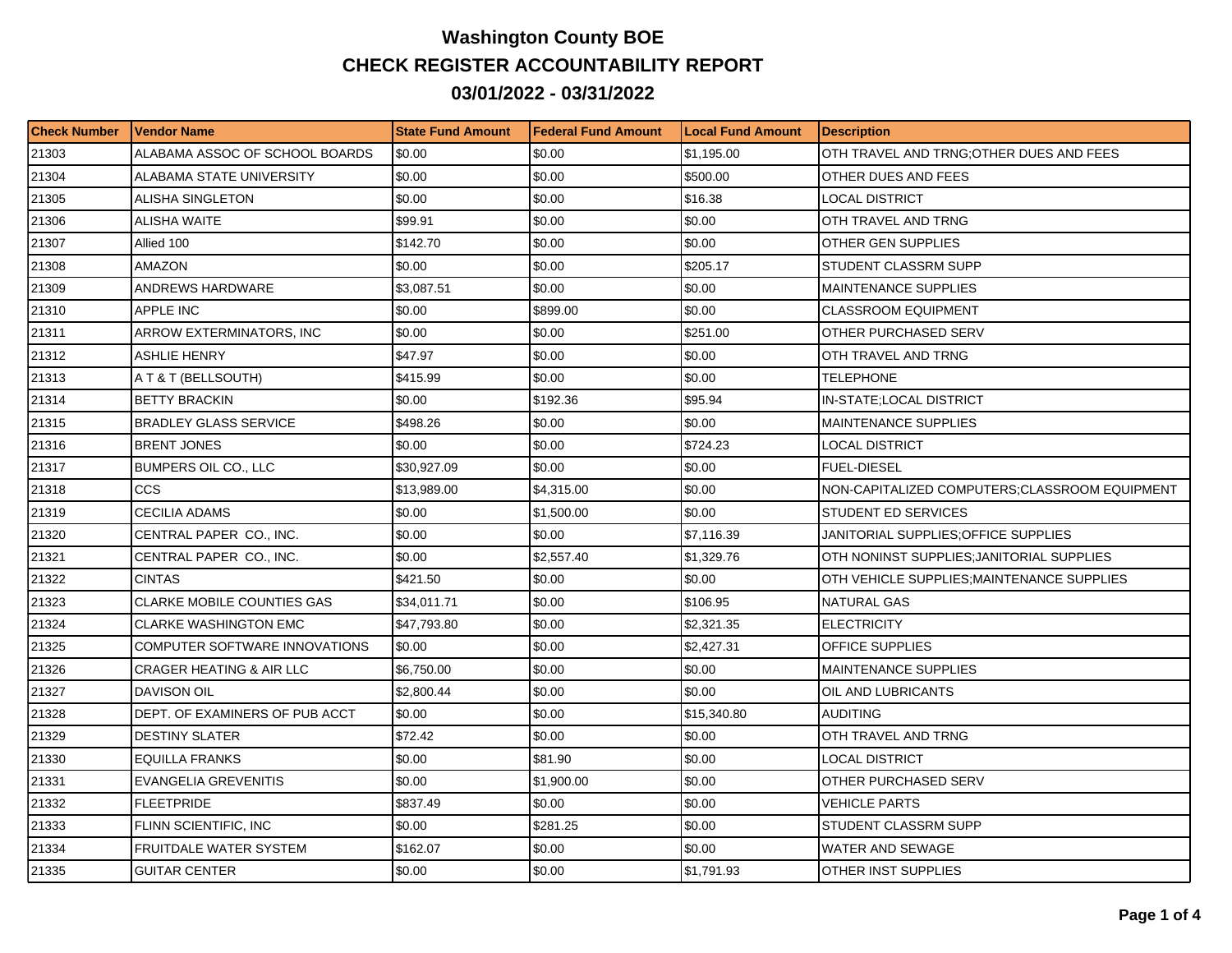| <b>Check Number</b> | <b>Vendor Name</b>           | <b>State Fund Amount</b> | Federal Fund Amount | <b>Local Fund Amount</b> | <b>Description</b>                                                                                               |
|---------------------|------------------------------|--------------------------|---------------------|--------------------------|------------------------------------------------------------------------------------------------------------------|
| 21336               | HARRIS SECURITY SYSTEMS, INC | \$0.00                   | \$0.00              | \$105.00                 | OTHER PURCHASED SERV                                                                                             |
| 21337               | <b>HAWKINS INC</b>           | \$558.75                 | \$0.00              | \$0.00                   | <b>MAINTENANCE SUPPLIES</b>                                                                                      |
| 21338               | <b>HOBSON WATER SYSTEM</b>   | \$0.00                   | \$0.00              | \$55.64                  | WATER AND SEWAGE                                                                                                 |
| 21339               | J & G CONSTRUCTION CO., LLC  | \$24,000.00              | \$0.00              | \$0.00                   | <b>BUILDING IMPROVEMENT</b>                                                                                      |
| 21340               | JEFFREY FORD                 | \$0.00                   | \$0.00              | \$128.70                 | LOCAL DISTRICT                                                                                                   |
| 21341               | JOAN H WOOD                  | \$0.00                   | \$600.00            | \$0.00                   | OTHER PURCHASED SERV                                                                                             |
| 21342               | <b>KRISTA WILSON</b>         | \$83.53                  | \$0.00              | \$0.00                   | OTH TRAVEL AND TRNG                                                                                              |
| 21343               | <b>KRISTEN RICHARDSON</b>    | \$0.00                   | \$3,600.00          | \$0.00                   | OTHER PURCHASED SERV:STUDENT ED SERVICES                                                                         |
| 21344               | <b>KRISTYE CHASTANG</b>      | \$0.00                   | \$2,080.00          | \$0.00                   | OTHER PURCHASED SERV                                                                                             |
| 21345               | LEROY WATER & FIRE PA        | \$131.05                 | \$0.00              | \$0.00                   | WATER AND SEWAGE                                                                                                 |
| 21346               | LOCAL LP GAS CO              | \$0.00                   | \$0.00              | \$6,812.50               | <b>PROPANE GAS</b>                                                                                               |
| 21347               | LOCAL LP GAS CO              | \$0.00                   | \$0.00              | \$1,198.50               | PROPANE GAS                                                                                                      |
| 21348               | LORIE MOSS                   | \$0.00                   | \$0.00              | \$465.03                 | OTHER MISC REVENUES                                                                                              |
| 21349               | MARVIN BRADLEY JOHNSTON      | \$132.62                 | \$0.00              | \$0.00                   | <b>LOCAL DISTRICT</b>                                                                                            |
| 21350               | MCFADDEN ENGINEERING, INC    | \$10,556.47              | \$0.00              | \$0.00                   | OTHER PURCHASED SERV                                                                                             |
| 21351               | <b>MCINTOSH WATER WORKS</b>  | \$1,451.48               | \$0.00              | \$0.00                   | <b>WATER AND SEWAGE</b>                                                                                          |
| 21352               | <b>MELANIE ROSS</b>          | \$226.89                 | \$0.00              | \$0.00                   | OTH TRAVEL AND TRNG                                                                                              |
| 21353               | MILLRY COMMUNICATIONS        | \$173.23                 | \$0.00              | \$1,499.70               | TELEPHONE                                                                                                        |
| 21354               | MILLRY WATER WORKS           | \$392.36                 | \$0.00              | \$0.00                   | WATER AND SEWAGE                                                                                                 |
| 21355               | Nicholas Sullivan            | \$0.00                   | \$54.64             | \$0.00                   | OTH TRAVEL AND TRNG                                                                                              |
| 21356               | NORTHERN TOOL & EQUIPMENT    | \$0.00                   | \$5,323.50          | \$0.00                   | <b>CLASSROOM EQUIPMENT</b>                                                                                       |
| 21357               | PACE ANALYTICAL SERVICES LLC | \$476.00                 | \$0.00              | \$0.00                   | OTHER PURCHASED SERV                                                                                             |
| 21358               | <b>PITNEY BOWES</b>          | \$281.64                 | \$0.00              | \$0.00                   | <b>POSTAGE</b>                                                                                                   |
| 21359               | QUILL CORPORATION            | \$2,335.92               | \$12,853.13         | \$981.44                 | STUDENT CLASSRM SUPP;NON-CAPITALIZED<br>COMPUTERS: OTH NONINST SUPPLIES: OTHER GEN<br>SUPPLIES; OF FICE SUPPLIES |
| 21360               | RANDI KNAPP                  | \$0.00                   | \$990.00            | \$0.00                   | STUDENT ED SERVICES                                                                                              |
| 21361               | REMEDIA PUBLICATIONS         | \$0.00                   | \$579.50            | \$0.00                   | STUDENT CLASSRM SUPP                                                                                             |
| 21362               | SCHOLASTIC INC.              | \$0.00                   | \$114.23            | \$0.00                   | STUDENT CLASSRM SUPP                                                                                             |
| 21363               | SCHOOL NURSE SUPPLY, INC     | \$0.00                   | \$399.43            | \$0.00                   | OTHER GEN SUPPLIES                                                                                               |
| 21364               | <b>SCHOOL SPECIALTY</b>      | \$0.00                   | \$3,410.44          | \$0.00                   | <b>STUDENT CLASSRM SUPP</b>                                                                                      |
| 21365               | <b>SKILLS USA INC</b>        | \$0.00                   | \$2,010.00          | \$0.00                   | STUDENT CLASSRM SUPP                                                                                             |
| 21368               | <b>SUPERIOR AUTOMOTIVE</b>   | \$2,095.00               | \$0.00              | \$0.00                   | <b>VEHICLE PARTS</b>                                                                                             |
| 21369               | SUPERIOR AUTOMOTIVE          | \$2,825.00               | \$0.00              | \$0.00                   | VEHICLE PARTS                                                                                                    |
| 21370               | <b>SUSAN HOLLINGER</b>       | \$0.00                   | \$820.00            | \$0.00                   | OTHER PURCHASED SERV                                                                                             |
| 21371               | TATE S SERVICE CENTER        | \$310.00                 | \$0.00              | \$0.00                   | <b>OTH VEHICLE SUPPLIES</b>                                                                                      |
| 21372               | TATE S SERVICE CENTER        | \$1,172.92               | \$0.00              | \$0.00                   | OTH VEHICLE SUPPLIES                                                                                             |
| 21373               | THE CORE PROJECT             | \$0.00                   | \$5,865.77          | \$0.00                   | OTHER PURCHASED SERV                                                                                             |
| 21374               | TINA JONES                   | \$0.00                   | \$0.00              | \$376.74                 | LOCAL DISTRICT                                                                                                   |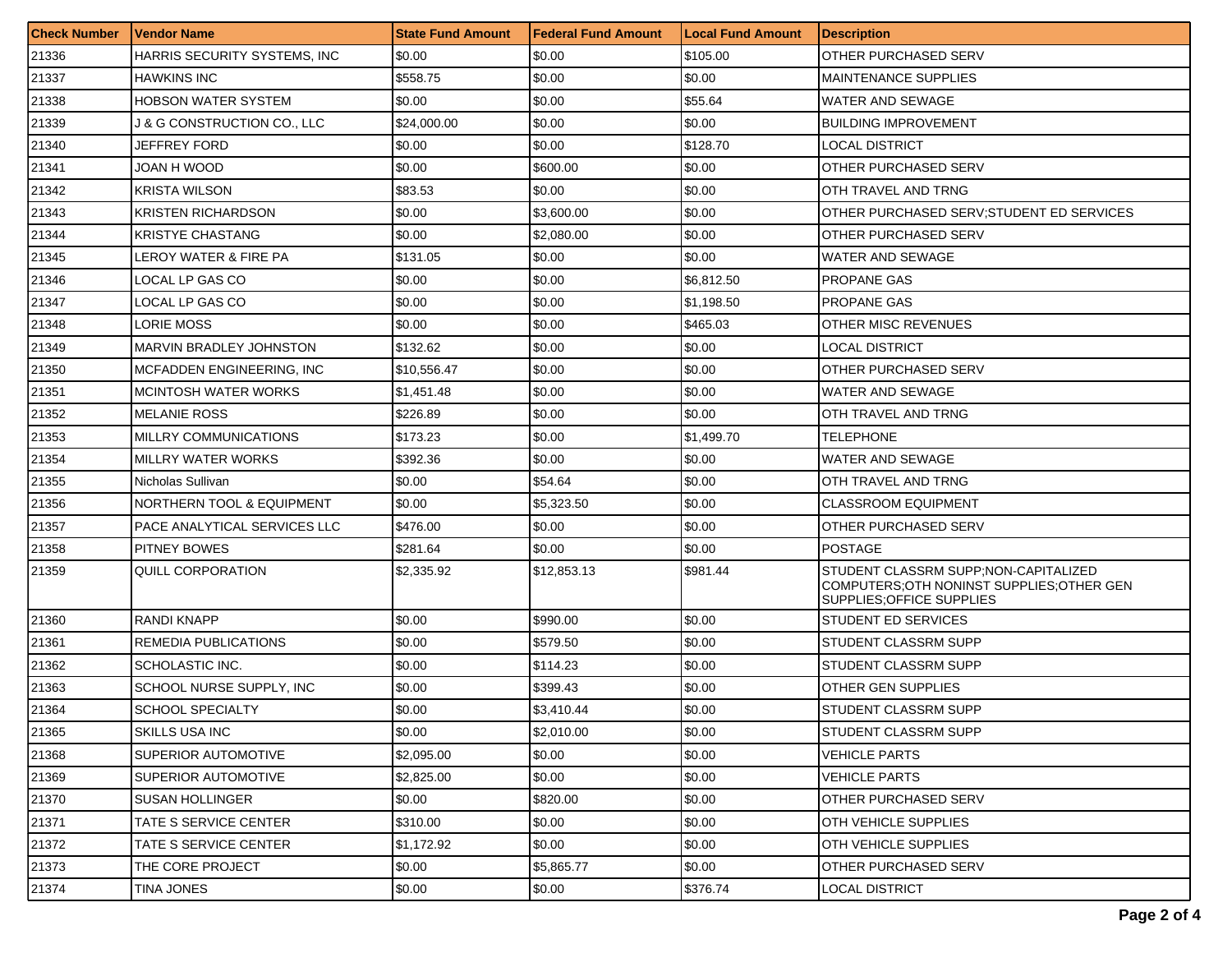| <b>Check Number</b> | <b>Vendor Name</b>                  | <b>State Fund Amount</b> | <b>Federal Fund Amount</b> | <b>Local Fund Amount</b> | <b>Description</b>                                               |
|---------------------|-------------------------------------|--------------------------|----------------------------|--------------------------|------------------------------------------------------------------|
| 21375               | TRANSPORTATION SOUTH                | \$431.70                 | \$0.00                     | \$0.00                   | VEHICLE PARTS                                                    |
| 21376               | TURNER ONDERDONK KIMBROUGH          | \$0.00                   | \$0.00                     | \$2,665.74               | LEGAL FEES                                                       |
| 21377               | TWO RIVERS OUTDOORS                 | \$11.182.07              | \$0.00                     | \$0.00                   | BUILDING IMPROVEMENT                                             |
| 21378               | U. S. POSTMASTER                    | \$0.00                   | \$0.00                     | \$226.00                 | <b>POSTAGE</b>                                                   |
| 21379               | USA TEST PREP                       | \$0.00                   | \$2,100.00                 | \$0.00                   | STUDENT CLASSRM SUPP                                             |
| 21380               | UTILITIES BOARD TOWN OF CHATOM      | \$3,476.30               | \$0.00                     | \$50.00                  | WATER AND SEWAGE                                                 |
| 21381               | VERIZON WIRELESS                    | \$194.76                 | \$0.00                     | \$609.98                 | TELEPHONE                                                        |
| 21382               | WARD INTERNATIONAL TRUCKS, INC      | \$3,565.24               | \$0.00                     | \$0.00                   | VEHICLE PARTS                                                    |
| 21383               | WARD INTERNATIONAL TRUCKS. INC.     | \$7,360.23               | \$0.00                     | \$0.00                   | VEHICLE PARTS                                                    |
| 21384               | WARD INTERNATIONAL TRUCKS, INC      | \$1,059.09               | \$0.00                     | \$0.00                   | VEHICLE PARTS                                                    |
| 21385               | <b>WASHINGTON CO SHERIFF OFFICE</b> | \$0.00                   | \$0.00                     | \$1,110.00               | OTHER PURCHASED SERV                                             |
| 21386               | WASHINGTON CO. LIBRARY-SCOTT H      | \$0.00                   | \$1,211.40                 | \$0.00                   | STUDENT CLASSRM SUPP                                             |
| 21387               | WASHINGTON COUNTY NEWS              | \$0.00                   | \$0.00                     | \$199.00                 | OFFICE SUPPLIES                                                  |
| 21388               | <b>WENDY STOKLEY</b>                | \$86.96                  | \$0.00                     | \$0.00                   | OTH TRAVEL AND TRNG                                              |
| 21389               | WESCO                               | \$238.49                 | \$0.00                     | \$0.00                   | MAINTENANCE SUPPLIES                                             |
| 21390               | WEST INSTRUCTIONAL SERVICES         | \$0.00                   | \$1,487.50                 | \$0.00                   | STUDENT ED SERVICES                                              |
| 21391               | WINDSTREAM                          | \$0.00                   | \$0.00                     | \$62.23                  | TELEPHONE                                                        |
| 21392               | <b>ANGIE WHITE</b>                  | \$0.00                   | \$149.76                   | \$0.00                   | LOCAL DISTRICT                                                   |
| 21393               | A T & T (BELLSOUTH)                 | \$0.00                   | \$1,432.45                 | \$0.00                   | TELEPHONE                                                        |
| 21394               | <b>BIG CHARLIES PRODUCE</b>         | \$0.00                   | \$4,498.34                 | \$0.00                   | PURCHASED FOOD                                                   |
| 21395               | CENTRAL PAPER CO., INC.             | \$0.00                   | \$411.76                   | \$0.00                   | OTHER PURCHASED SERV                                             |
| 21396               | COASTAL HUMITECH, LLC               | \$0.00                   | \$354.00                   | \$0.00                   | OTHER PURCHASED SERV                                             |
| 21397               | DEBORAH DEARMON                     | \$0.00                   | \$42.12                    | \$0.00                   | LOCAL DISTRICT                                                   |
| 21398               | JUDY REID                           | \$0.00                   | \$347.49                   | \$0.00                   | LOCAL DISTRICT                                                   |
| 21399               | KAREN HAGAN                         | \$0.00                   | \$121.10                   | \$0.00                   | LOCAL DISTRICT                                                   |
| 21400               | LEWIS PEST CONTROL, INC             | \$0.00                   | \$280.00                   | \$0.00                   | OTHER PURCHASED SERV                                             |
| 21401               | MILLRY COMMUNICATIONS               | \$0.00                   | \$223.60                   | \$0.00                   | TELEPHONE                                                        |
| 21402               | NEW DAIRY OPCP, LLC                 | \$0.00                   | \$16,674.36                | \$0.00                   | PURCHASED FOOD                                                   |
| 21403               | PENNY BUSBY                         | \$0.00                   | \$69.03                    | \$0.00                   | LOCAL DISTRICT                                                   |
| 21404               | <b>QUILL CORPORATION</b>            | \$0.00                   | \$109.60                   | \$0.00                   | OTHER PURCHASED SERV                                             |
| 21405               | THE MERCHANT COMPANY                | \$0.00                   | \$430.10                   | \$0.00                   | <b>PURCHASED FOOD</b>                                            |
| 21406               | THE MERCHANT COMPANY                | \$0.00                   | \$61,668.61                | \$0.00                   | PURCHASED FOOD FOOD PROCESSING SUPP:FOOD SERV<br><b>SUPPLIES</b> |
| 21407               | ALA-CASE                            | \$0.00                   | \$265.00                   | \$0.00                   | <b>IN-STATE</b>                                                  |
| 21408               | <b>BRANDY BYRD</b>                  | \$0.00                   | \$131.63                   | \$0.00                   | <b>LOCAL DISTRICT</b>                                            |
| 21409               | CENTRAL PAPER CO., INC.             | \$0.00                   | \$0.00                     | \$836.66                 | <b>JANITORIAL SUPPLIES</b>                                       |
| 21410               | <b>LEONARD WHITFIELD</b>            | \$16,553.89              | \$0.00                     | \$0.00                   | OTHER EQUIPMENT                                                  |
| 21411               | <b>LYLIA RIVERS</b>                 | \$0.00                   | \$268.52                   | \$0.00                   | <b>LOCAL DISTRICT</b>                                            |